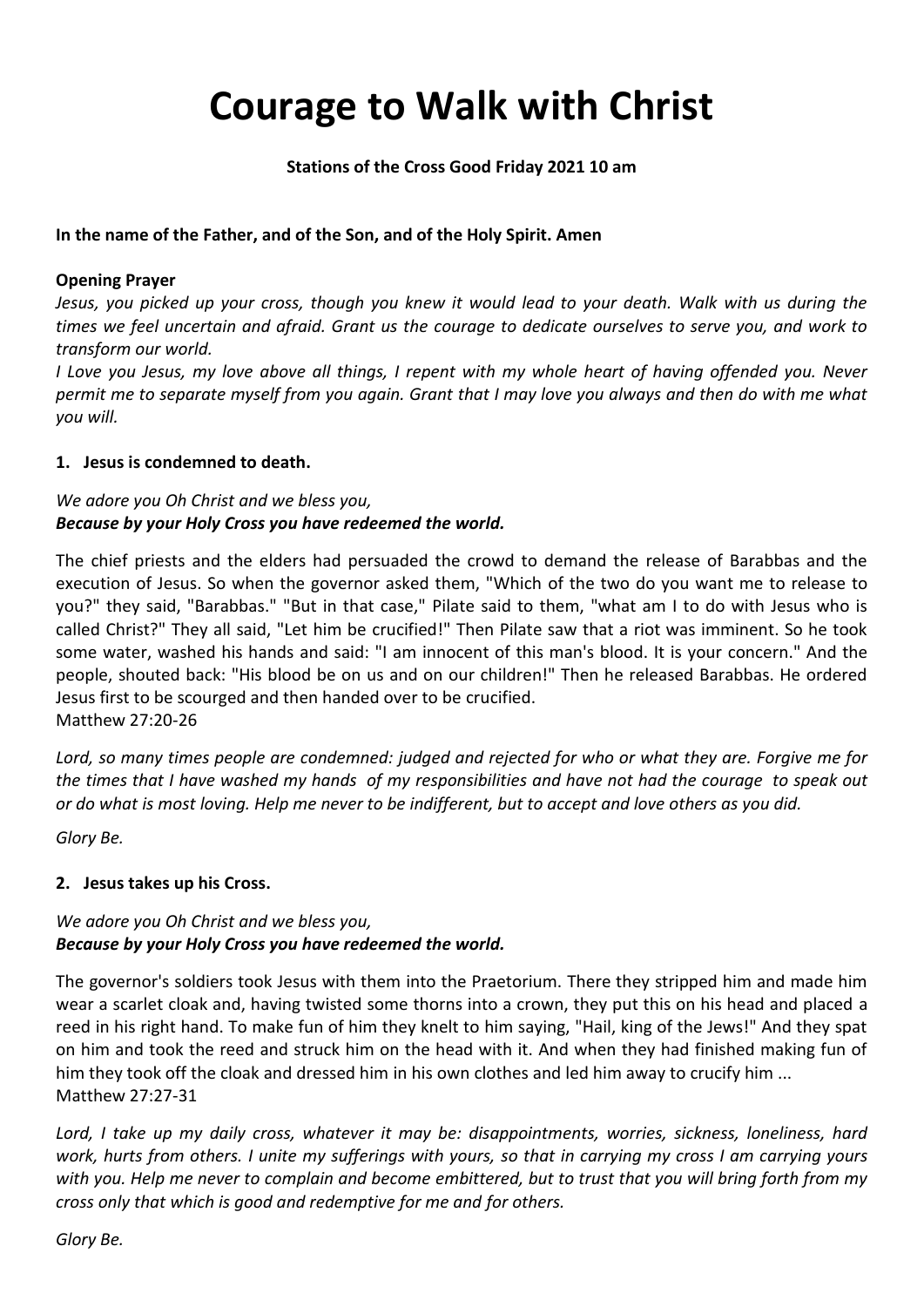#### **J3. Jesus falls the first time**.

# *We adore you Oh Christ and we bless you, Because by your Holy Cross you have redeemed the world.*

Already weak from the beatings; Jesus was pushed roughly along by the soldiers. Stumbling blindly, He sprawled on the ground receiving bloody knees, grazed hands, and searing pain. There was more laughter and shoving. Yells of: 'Get yourself up!'He looked foolish; utterly humiliated; for all for our sakes. The God of love 2:17-18

*Lord, I often fall in my journey towards you, through sin or human weakness. I have also caused others to fall. Help me to realise that it is not falling that really matters, but getting up again, like you did, and carrying on. Let me keep my eyes focused on you and your merciful and unconditional love. May I always be compassionate to those who have fallen and give them all the support I can.* 

*Glory Be.*

#### **4. Jesus meets his afflicted mother.**

# *We adore you Oh Christ and we bless you, Because by your Holy Cross you have redeemed the world.*

Watching and waiting. A helpless bystander, just another face in the crowd. Flashbacks to that first encounter with the angel. Words too mysterious to take on board. A child? How can this be? Joseph's gentle acceptance. Then the day we almost lost him - an ache tearing my soul in two. Even then he was marked out as special; more God than man: the miracles, signs and wonders. Such love and compassion for the poor and the lonely, the hungry and the outcast. Such love … and now this: the mob braying for his blood - insults, jeers, humiliation. A sword pierces my heart.

*Dear Jesus, your mother sees you carrying your cross, and she can feel every one of your wounds. What profound expression of pain and love must have been in her eyes as you met on the way to Golgotha. A sword pierced her heart, and you knew that she shared your agony. Your mother's suffering caused you pain, and yet her loving presence strengthened you. May we always have the support of the loving presence of our loved ones when we need them most.*

*Hail Mary*

## **5. Simon of Cyrene helps Jesus carry his Cross.**

## *We adore you Oh Christ and we bless you, Because by your Holy Cross you have redeemed the world.*

On their way out, they came across a man from Cyrene, Simon by name, and enlisted him to carry his cross.

Matthew 27:32

*Lord, give me a willingness to help carry other people's burdens. Let me to realise that when I help other people I am being like Simon of Cyrene, that I am helping you and giving you strength. I am identifying with Simon each time I carry something for someone else, listen to someone patiently, or pray for someone. I know, Lord, that you are the one I help when I feed the hungry, clothe the naked and visit the sick. May I always remember that any kindness I extend to others, I really give to you.*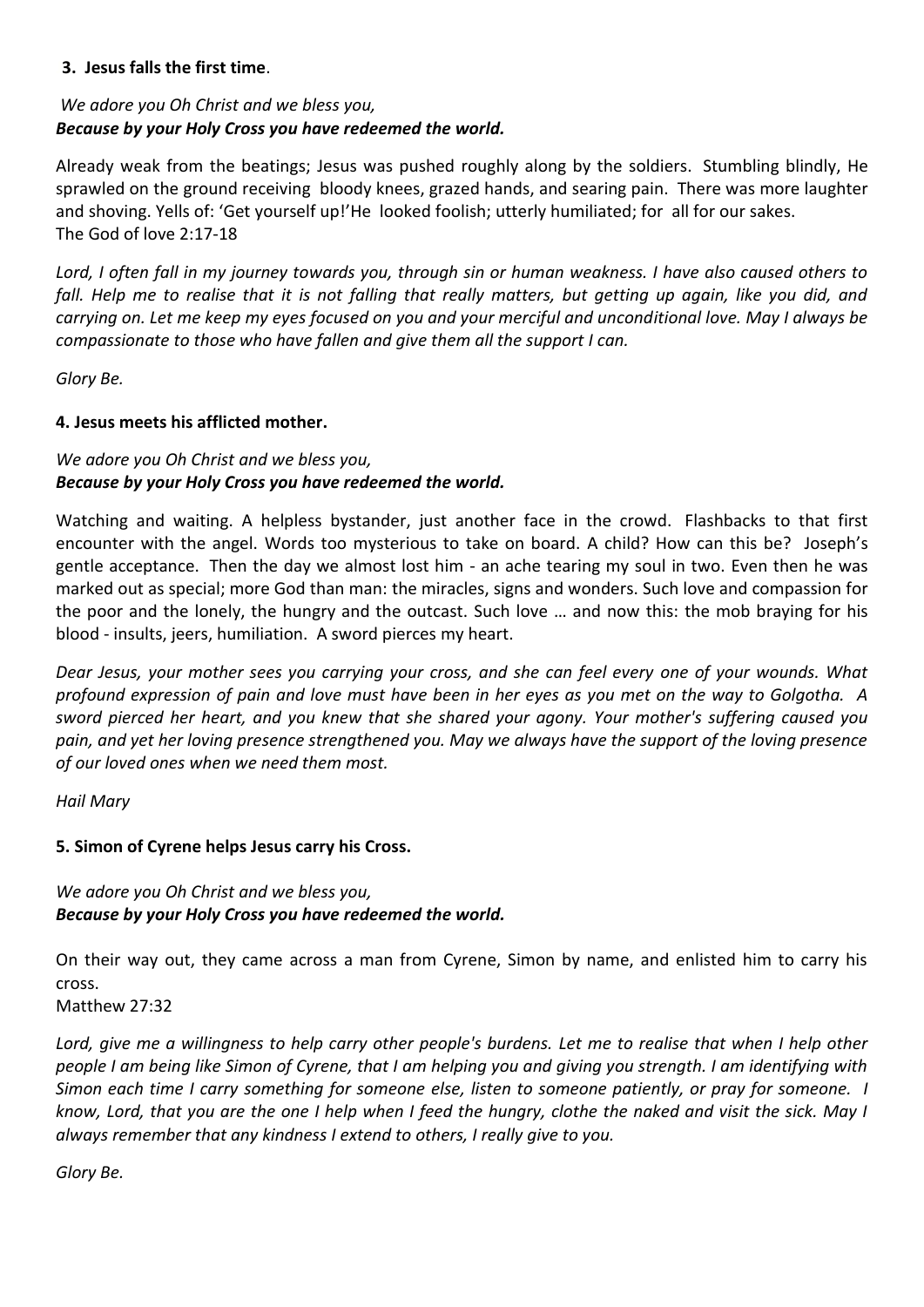#### **6. Veronica wipes the face of Jesus.**

# *We adore you Oh Christ and we bless you, Because by your Holy Cross you have redeemed the world.*

She was moved to pity by Jesus' plight. The crown of thorns dug deep into his forehead: blood and spit mixed together; sweat and tears streamed down his face, so humble and full of compassion. There was a sudden spontaneous movement; pushing through the crowd; not stopping to think how the soldiers might react; no time to be troubled about her own safety, Veronica gently wipes his face with her veil; eases his suffering with a loving gesture; a small act of kindness in a world bound up in hatred and cruelty.

*Lord Jesus Christ, your face is everywhere where suffering exists and you await me to wipe away your blood and tears. Every time I have the courage and compassion to wipe your suffering face, I will be transformed, so that you will live and love in me. Help me then to reveal your loving and beautiful face to others. Help me to see you present in others.*

*Glory Be.*

## **7. Jesus falls the second time.**

# *We adore you Oh Christ and we bless you, Because by your Holy Cross you have redeemed the world.*

Another fall; another humiliation. Not wanting to see this thing through; hoping against hope that there might be another way, an easier way; that God would not require such a difficult sacrifice; that this cup will pass Him by. But no: He must suffer falls and humiliation to become truly human; to share fully in the utter degradation endured by so many. This way, He can look them in the eye and say: 'I understand your pain, I am one with you.'

*Lord, I know the humiliation of failing and the fear of ridicule and rejection. May I learn from your second fall how important it is to keep loving you and loving others. Let me never sink into the trap of self-pity, remorse, and self-condemnation. Even though I may feel that I cannot go on, let me give my burden to you, trust in you and carry on. I trust that you are always with me. With you I can do all things.*

*Glory Be.*

## **8. Jesus consoles the women of Jerusalem.**

# *We adore you Oh Christ and we bless you, Because by your Holy Cross you have redeemed the world.*

Large numbers of people followed him, and of women too, who mourned and lamented for him. But Jesus turned to them and said: "Daughters of Jerusalem, do not weep for me: weep rather for yourselves and for your children..."

Luke 23:27-28

*Lord you said: "Blessed are those who mourn...". With the women of Jerusalem we mourn and grieve over the evil that is being done in the world, and over our own sins. Although your suffering is great, you reach out to others and give them counsel. I often become short-tempered with others and impatient when I am suffering. Help me to control my tongue when the situation is difficult, and to remain gentle and loving.*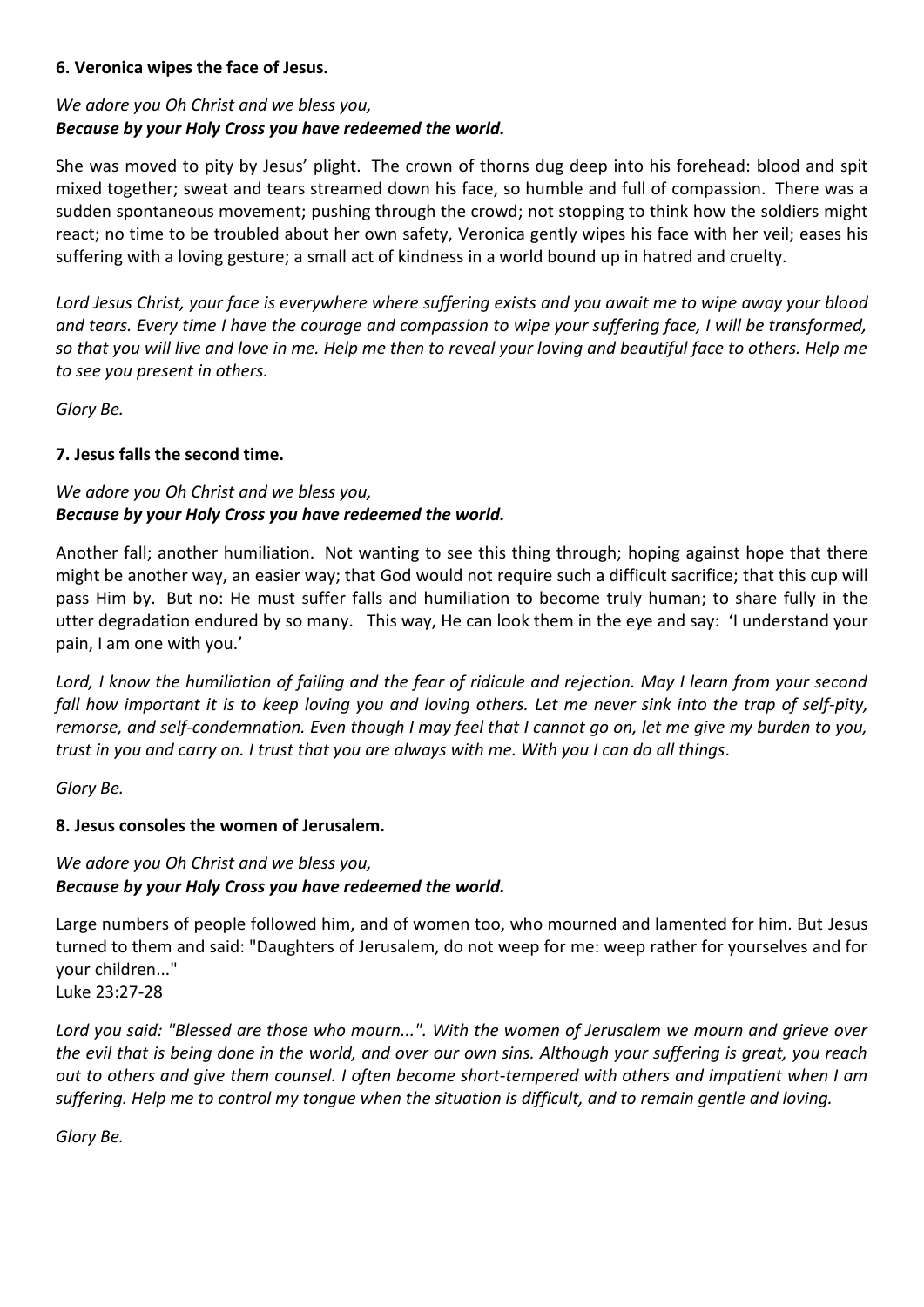#### **9. Jesus falls the third time.**

# *We adore you Oh Christ and we bless you, Because by your Holy Cross you have redeemed the world.*

Yet another fall, this time worse than the two before. He scarcely has enough strength to get up again. This agonising pain is almost too much to bear. He truly is a man of sorrows, acquainted with grief; bruised and broken; degraded, despised, demoralised; crushed and pitiful. A lamb led to the slaughter, never even opening his mouth.

*Sometimes I may plunge into the darkness of despair, falling very low. May I never give in to that despair. Even when all my strength is gone, let me struggle up and keep going, one day at a time. Your purpose to redeem the human race and to reveal the Father's love enabled you to carry on. May I never lose sight of the purpose and meaning of my life: to know, love, praise and serve you.* 

*Glory Be.*

## **10. Jesus is stripped of his garments.**

# *We adore you Oh Christ and we bless you, Because by your Holy Cross you have redeemed the world.*

They took his clothing and divided it into four shares, one for each soldier. His undergarment was seamless, woven in one piece from neck to hem; so they said to one another, "Instead of tearing it, let's throw dice to decide who is to have it". In this way the words of scripture were fulfilled: 'They shared out my clothing among them. They cast lots for my clothes.' John 19:23-24

*Jesus, you have faced the worst of humiliations and insults. You have been denied dignity and treated as*  inhuman. When you were in prison, did we visit you? When you were naked, did we clothe you? Bring *perseverance to our battle against discrimination and prejudice. Bring passion to our fight against torture and injustice.* 

*Glory Be.*

## **11. Jesus is nailed to the Cross.**

# *We adore you Oh Christ and we bless you, Because by your Holy Cross you have redeemed the world.*

Does man's inhumanity to man know no bounds? Concentration camps; ethnic cleansing; torture; mindless violence; murder; rape; gun crimes on the streets; suffering caused by damage to God's wonderful creation. A man nailed to a cross. Left to die a slow, agonising death in the heat of the mid-day sun. What super-human reserves of love are required to truly forgive the tormentors? A heart full to overflowing with love and compassion.

*How many times do we 'nail' Jesus to the cross with our harsh words; our lack of consideration for others; our self-centredness? Lord, help us to overcome the dark side of our natures and to focus on the light so that we may reflect your love in the world around us.*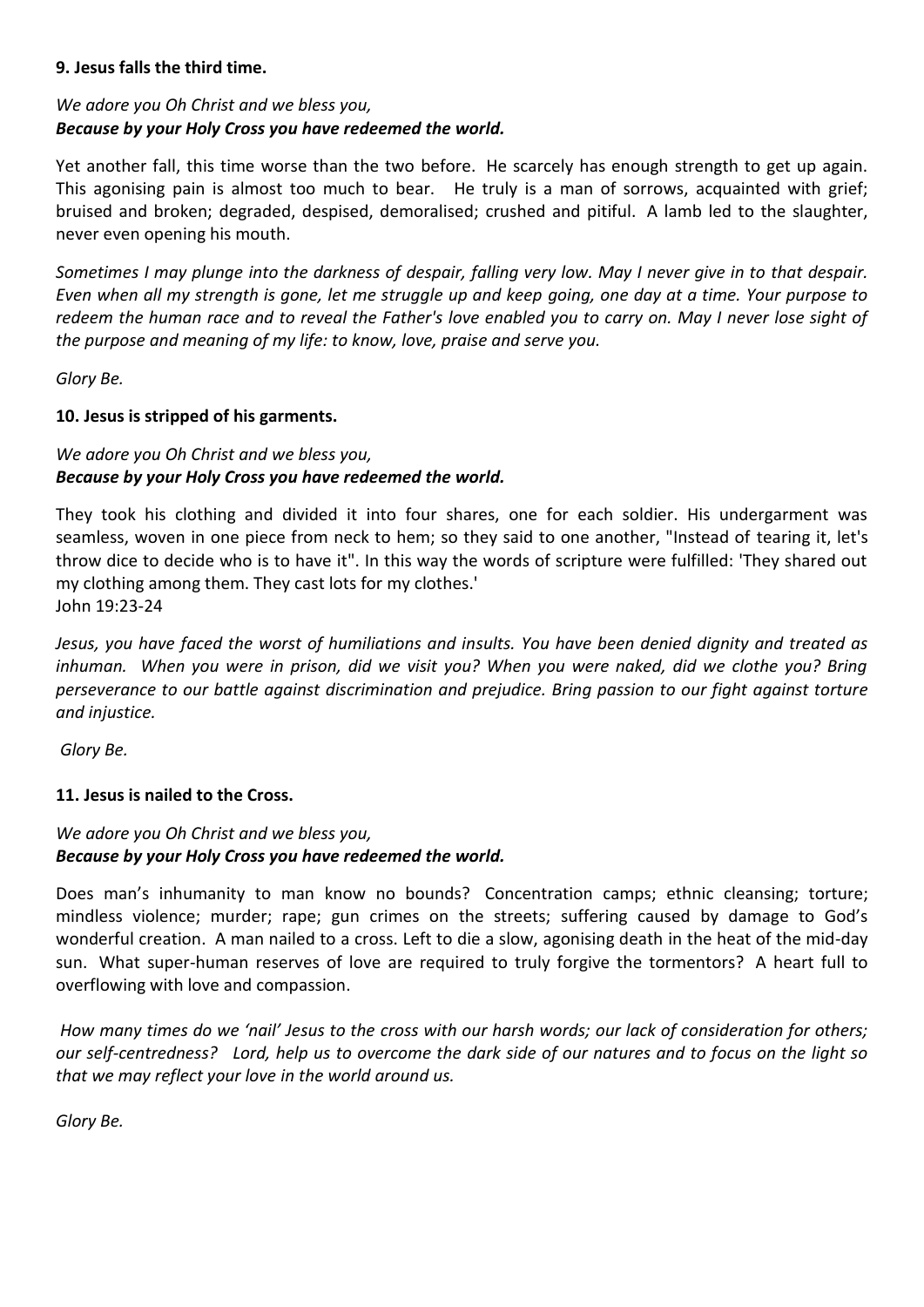#### **12. Jesus dies on the Cross.**

# *We adore you Oh Christ and we bless you, Because by your Holy Cross you have redeemed the world.*

It was now about the sixth hour and, with the sun eclipsed, a darkness came over the whole land until the ninth hour. The veil of the Temple was torn right down the middle, and when Jesus had cried out in a loud voice, he said: "Father, into your hands I commit my spirit." With these words he breathed his last. Luke 23:44-46

#### *We pause to remember what great love Jesus showed for us*

When people let us down and there seems no way forward we glimpse a little of the suffering Jesus endured in his final moments on the cross. For a moment it seemed as though even God had deserted him. But without Jesus' death there could be no resurrection and no promise of eternal life. *Lord, when the problems of life seem to overwhelm us, remind us that tomorrow will bring a new day, full of new possibilities and hope.*

*Glory Be.*

#### **13. Jesus is taken down from the cross.**

# *We adore you Oh Christ and we bless you, Because by your Holy Cross you have redeemed the world.*

After this, Joseph of Arimathea, who was a disciple of Jesus - though a secret one because he was afraid of the Jews - asked Pilate to let him remove the body of Jesus. Pilate gave permission, so they came and took it away.

John 19:38

*Your mother's grief is heart-rending when your lifeless body is laid in her arms. I must also part from those I love and behold them as they lie in death or as they wave good-bye. Help me to let go and thus to discover new life which will dawn. As Mary shared in your Passion, so help me to be united with you in all that I have to endure.* 

*Glory Be.*

## **14. Jesus is laid in the tomb.**

# *We adore you Oh Christ and we bless you, Because by your Holy Cross you have redeemed the world.*

They took the body of Jesus and wrapped it with the spices in linen cloths, following the Jewish burial custom. At the place where he had been crucified there was a garden, and in this garden a new tomb in which no one had yet been buried. Since it was the Jewish day of preparation and the tomb was near at hand, they laid Jesus there.

John 19:40-42

*Jesus, in the darkness of the tomb you were surrounded by love, by grief and by fear as your body was prepared for burial. May we feel the comfort of your love for us. And may we turn outwards to share that love with others, with the same generosity and gentle loving kindness that you showed to all.* 

*I Love you Jesus, my love above all things, I repent with my whole heart of having offended you. Never permit me to separate myself from you again. Grant that I may love you always and then do with me what you will.*